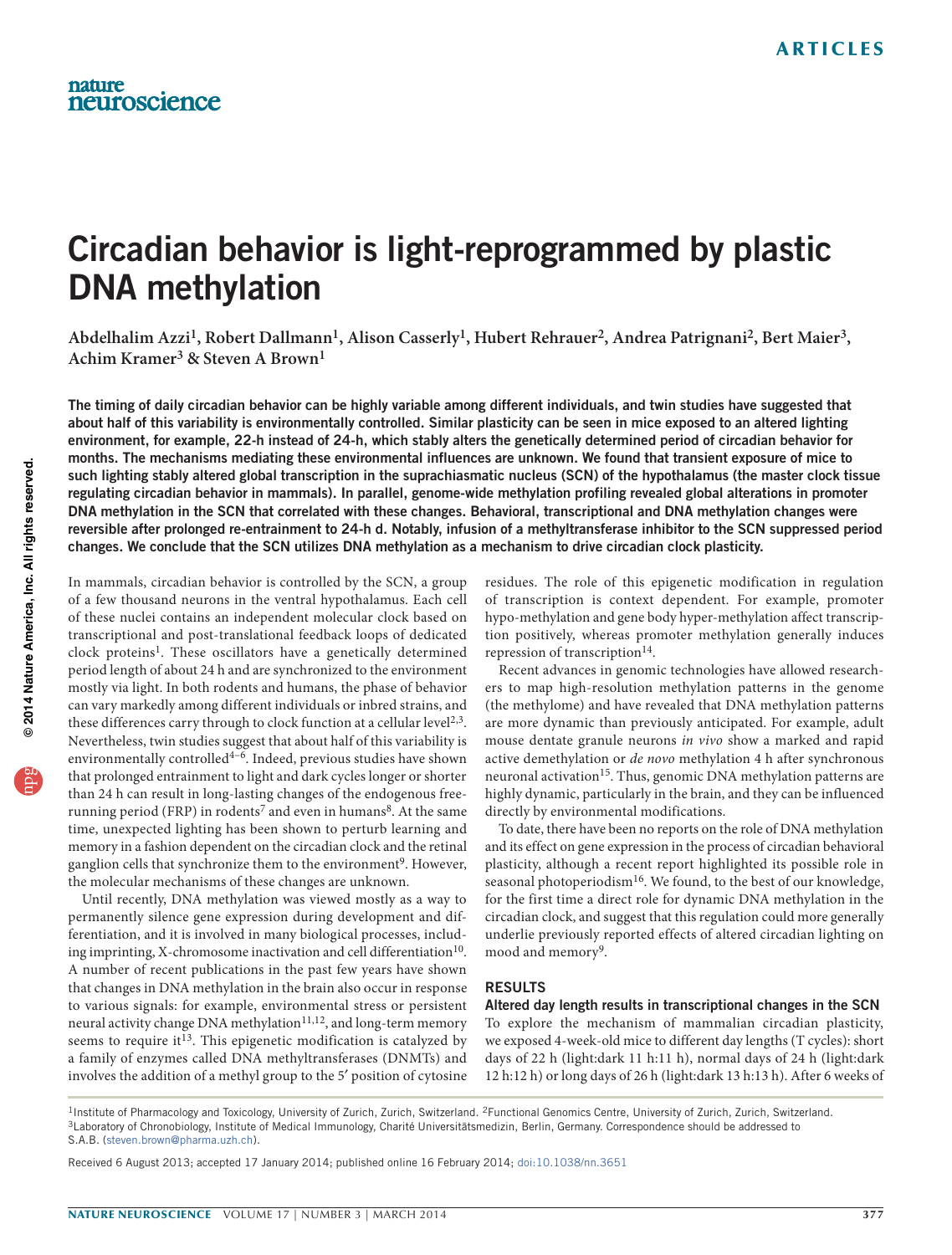<span id="page-1-0"></span>Figure 1 Altered day length in young mice alters the FRP and gene expression in the SCN. (a) Representative double-plotted actograms of wheel running activity of mice entrained to 22-h d (ST), 24-h d (NT) and 26-h d (LT) cycles. DD, constant darkness. (b) Bar graph showing the FRP recorded from 22-h d, 24-h d and 26-h d mice. Bars represent mean  $\pm$  s.e.m. \*\*\**P* < 0.001, *post hoc* test of one-way ANOVA, *n* = 25 mice per group. (c) Representative autoradiograph of coronal brain sections hybridized with indicated probes, analyzed at CT0 and CT12. (d) Bar graph quantifying the level of clock gene mRNA at CT0 (*Per1*, *P* = 0.0292; *Per2*, *P* = 0.9940; *Bmal1*, *P* = 0.9351; *Cry1*, *P* = 0.0307; *Cry2*, *P* = 0.9216) and CT12 (*Per1*, *P* = 0.0444; *Per2*, *P* = 0.3565; *Bmal1*, *P* = 2782; *Cry1*, *P* = 0.7758; *Cry2*, *P* = 0.7076) in mice entrained to 22-h d and 26-h d cycles (*n* = 3–4 mice per CT). \**P* < 0.05, *t* test. Bars represent mean ± s.e.m. See also Supplementary Figure 5.



entrainment, we recorded their FRP to monitor their wheel-running activity for 10 d in constant darkness (**Supplementary Fig. 1**). As previously reported[7,](#page-5-5) subsequent FRP was dependent on the length of day during entrainment (**[Fig. 1a](#page-1-0)**,**b**) and was stable for months in constant conditions (**Supplementary Fig. 2**). Moreover, these effects were age dependent, occurring in younger, but not older, mice (**Supplementary Fig. 3**), and required clock entrainment (**Supplementary Fig. 4**). Changes in FRP were accompanied by changes in both peak and nadir (circadian time (CT) 0 and CT12) values of clock gene expression in the SCN, as determined by *in situ* hybridization (in nocturnal mice, CT0 and CT12 correspond to the time of the activity offset and onset, respectively; **[Fig. 1c](#page-1-0)**,**d** and **Supplementary Fig. 5**).

To gain insight into the effect of aberrant T-cycle lighting on global gene transcription, we focused on the changes occurring in 22-h d mice, where the largest behavioral effects were observed when compared with 24-h d mice. We performed transcriptome sequencing from the SCNs of mice entrained for 4 weeks to 22 h and 24 h d, maintained for a week in darkness, and then killed at CT4 for each mouse. We observed the same changes in clock gene expression as before (**[Fig. 1](#page-1-0)**), notably at *Per* genes and *Cry1* (**[Fig. 2a](#page-1-1)**), which were verifiable by quantitative PCR (qPCR) in different mice (**[Fig. 2b](#page-1-1)**). Notably, changes were also observed globally across the transcriptome at both circadian and non-circadian genes: 171 loci were more than twofold upregulated, and 121 loci were more than twofold downregulated (**[Fig. 2c](#page-1-1)** and **Supplementary Tables 1** and **2**). Enrichment by protein function analysis revealed that these differentially expressed genes were enriched for receptors, ligands and transcription factors (**[Fig. 2d](#page-1-1)**), whereas functional category analysis using DAVID<sup>17</sup> showed that genes involved in aspects of neuronal function and chromatin organization were particularly influenced by T cycle (**[Fig. 3](#page-2-0)**).

In total, our data revealed small steady-state modifications in clock gene levels. In addition, regulated chromatin modifiers included many proteins specifically involved with DNA methylation, such as DNMTs and the Tet (Ten-Eleven Translocation) family, and our

> transcriptome data showed that most DNA methylation factors themselves, including both maintenance and *de novo* methyltransferases, were expressed in SCN (**[Fig. 3b](#page-2-0)**–**d**).

<span id="page-1-1"></span>Figure 2 The SCN global transcriptome is altered by day length. (a) RNA coverage showing transcript levels of clock genes in SCN transcriptomes of 24-h d and 22-h d mice. (b) mRNA levels of clock genes in the SCN, measured by qPCR (*n* = 3 mice per group, bars represent mean ± s.e.m.; unpaired *t* test, ST compared with NT; *Per1*, *P* = 0.0189; *Per2*, *P* = 0.0027; *Bmal1*, *P* = 0.7443; *Cry1*, *P* = 0.0001; *Cry2*, *P* = 0.67). ns indicates not significant (*P* > 0.05). (c) Plot of differentially expressed genes identified in SCN transcriptomes of 22-h d mice compared with 24-h d mice. Data represent the  $log_2$ fold-change (M) versus the average  $log_2$ normalized counts (A). Solid lines indicate twofold change threshold. (d) Pie chart showing the classification of differentially expressed genes in 22-h d versus 24-h d mice according to their biological function.





A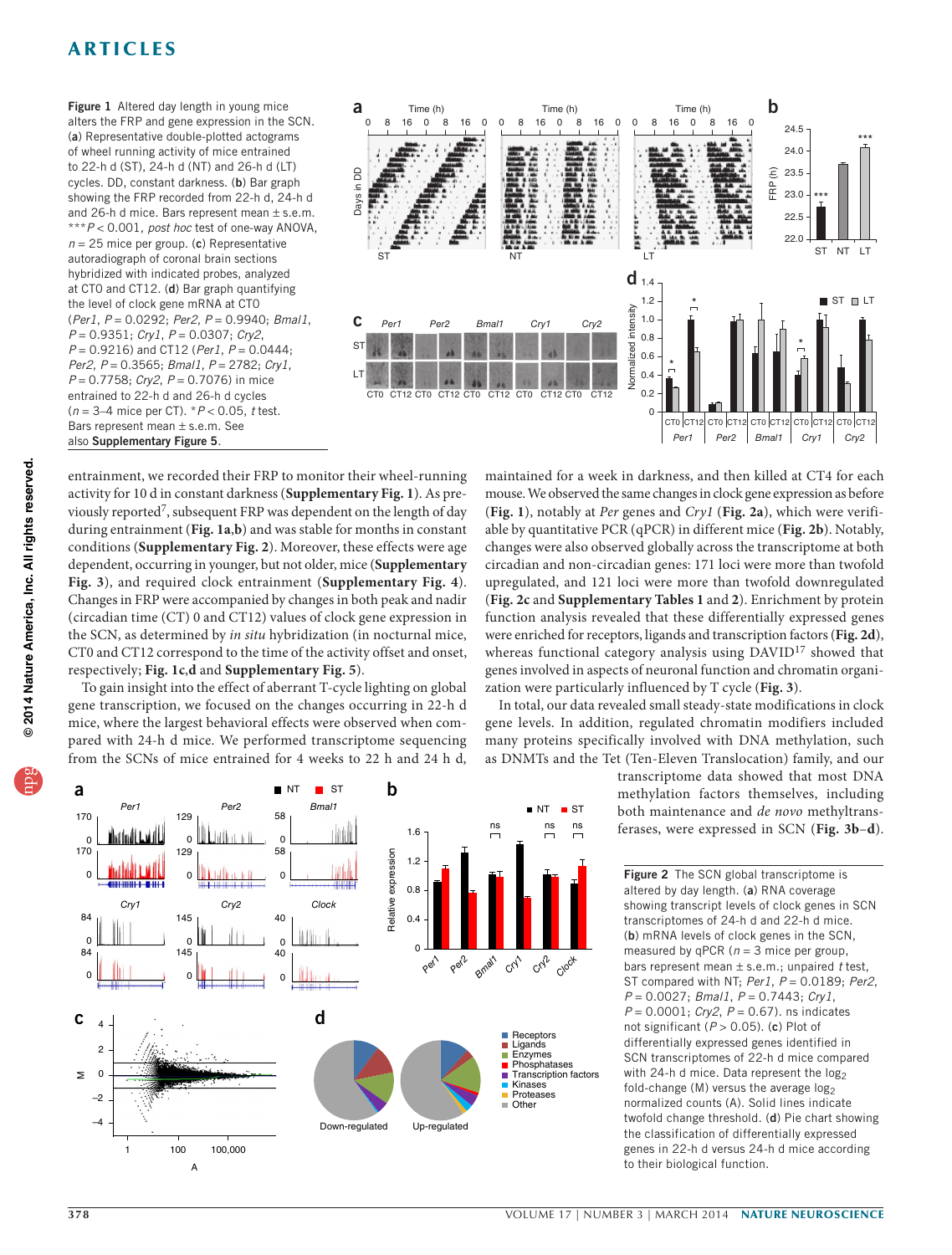<span id="page-2-0"></span>Figure 3 Chromatin-modifying enzymes, a histone methyltransferases and their regulators show altered expression during aftereffects of T-cycle exposure. (a) RNAseq coverage for chromatin modifiers expressed differentially in 22-h d mice versus 24-h d mice. *Kdm2a*, lysine-specific demethylase 2A; *Jmjd1c*, jumonji domain containing 1C. (b,c) RNAseq coverage for DNA methyltransferase–related genes: *Dnmt1*, *Dnmt3a*, *Dnmt3b* and *Dnmt3l* and demethylating ten-eleven translocation enzymes *Tet1, Tet2,* and *Tet3*. (d) Quantification of data presented in a–c.



Transient epigenetic changes in histone posttranslational modification are well-established

as important in the circadian clock<sup>[18](#page-5-16)</sup>; however, the idea that more stable modifications in DNA methylation might also be dynamic in adult post-mitotic tissues is new[19](#page-5-17). As discussed above, recent studies have suggested that prolonged changes in steady-state gene expression as a result of behavioral learning or environmental stress are accompanied by changes in DNA methylation in the rodent brain<sup>[12,](#page-5-10)[20](#page-5-18)</sup>. We speculated that this epigenetic modification might provide a mechanism for stable light-dependent circadian clock plasticity.

### Altered day length results in global alterations in DNA methylation in the SCN

To test this hypothesis, we isolated genomic DNA from the SCNs of mice entrained to 22- or 24-h d, assessed the methylomes of the two groups using methylated DNA immunoprecipitation (MeDIP), and mapped them using genome-wide promoter tiling arrays. Both our own data and that published by others<sup>21</sup> revealed no significant circadian changes in genomic methylation; however, marked changes were visible in mice exposed to different day lengths. In mice entrained to 22-h d, a total of 1,294 differentially methylated regions (hypo- or hyper-methylated) were identified compared with mice entrained to 24-h d (**[Fig. 4a](#page-3-0)** and **Supplementary Tables 3** and **4**). Process network analysis revealed that both hypo and hypermethylated genes are involved in many neurophysiological processes, including synaptogensis, axonal guidance and neurohormone signaling (**Supplementary Tables 5** and **6**).

To validate the DNA methylation changes that we observed, we used bisulfite sequencing to confirm the methylation status of two candidate loci (**[Fig. 4b](#page-3-0)**) that were altered in different directions, *Sap30I* (a histone deacetylase complex component, overmethylated in 22-h d mice) and *Avpr2* (a receptor for the hormone arginine vasopressin, undermethylated in 22-h d mice), in SCN DNA samples taken from an independent set of mice. As with the microarray, bisulfite sequencing revealed increased methylation of the *Sap30l* putative promoter and decreased methylation of the *Avpr2* promoter in 22-h d mice compared with 24-h d mice (**[Fig. 4c](#page-3-0)**,**d**). As a final validation, methylation status at these two loci was examined by methylation-dependent restriction enzyme assay. Similar to the previous two assays, increased methylation was observed at the *Sap30l* promoter and decreased methylation was observed at the *Avpr2* promoter under 22-h d conditions. These changes in DNA methylation required prolonged exposure to altered day lengths: 2 weeks of entrainment was not sufficient to alter methylation status using the same assay (**Supplementary Fig. 6**). Moreover, the changes occurred in SCN, but not in cortex, where no differences were observed between 22-h and 24-h d mice at either these loci (**[Fig. 4e](#page-3-0)**) or other genes randomly selected and with different severities of methylation changes (**Supplementary Fig. 7**).

### Changes in DNA methylation correlate with transcription

Methylation status of canonical clock genes showed gene- and regionspecific alterations in 22-h versus 24-h d mice that correlated with transcriptional changes. Dividing the promoter and downstream region into four regions, increases in *Per2* and *Cry1* promoter methylation (and, in *Cry1*, a sharp decrease in gene body methylation) were accompanied by decreases in SCN transcription, whereas decreases in *Clock* promoter methylation were accompanied by an increase in transcription (**[Fig. 4f](#page-3-0)**). Quantitative PCR analysis also indicated a decrease in mRNA levels of *Sap30l* and increase in mRNA levels of *Avpr2,* nicely mirroring the changes in methylation observed at these loci (**[Fig. 4g](#page-3-0)**). The same correlations were also observed globally. First, overexpressed genes showed significant hypomethylation in promoter regions of 22-h d mice and underexpressed genes showed hypermethyation (**Supplementary Table 7**). Second, Spearman rank of differential methylation versus differential transcription in 22-h and 24-h d mice showed negative correlation (**[Fig. 4h](#page-3-0)**), consistent with the idea that promoter methylation inhibits transcription. Taken together, our data are highly suggestive that dynamic methylation might be causative of the global transcriptome changes that we observed at both circadian and non-circadian genes. **By the control of the control of the control of the control of the control of the control of the control of the control of the control of the control of the control of the control of the control of the control of the con** 

Inhibition of DNA methylation suppresses circadian aftereffects To validate our hypothesis that dynamic DNA methylation is necessary for circadian aftereffects, we treated mice with the global DNA methyltransferase inhibitor zebularine<sup>[22](#page-5-20)</sup>. Zebularine is a cytidine analog that binds covalently to the active site of DNA methylatransferase enzymes, both enhancing their association with DNA and preventing their disassociation while disrupting their meth-yltransferase activity<sup>[23](#page-5-21)</sup>. After verifying that we could chronically infuse drugs into the SCN with osmotic pumps (**Supplementary Fig. 8**), we chronically infused mice with zebularine into the third ventricle near the SCN during entrainment to 22-h d. Notably, these mice showed not only a decrease in global and gene-specific DNA methylation in the SCN, but also a marked suppression of FRP changes compared with vehicle-infused mice (percentage of global CpG methylation in mice infused with zebularine deceased compared with vehicle-infused mice: artificial cerebrospinal fluid (aCSF) =  $4.67\% \pm 0.16$ , zebularine = 3.91% ± 0.15; two tailed, *P* = 0.0282; **[Fig. 5a](#page-4-0)**–**c**). Moreover, infusion of zebularine also suppressed the previously observed reduction in transcription of *Sap30l* (**[Fig. 5d](#page-4-0)**). Zebularine infusion in constant darkness had no effect on the FRP (**Supplementary Fig. 9**).

From these pharmacological, transcriptomic and methylomic studies, strong evidence can be drawn of a direct correlation between dynamic DNA methylation and circadian aftereffects of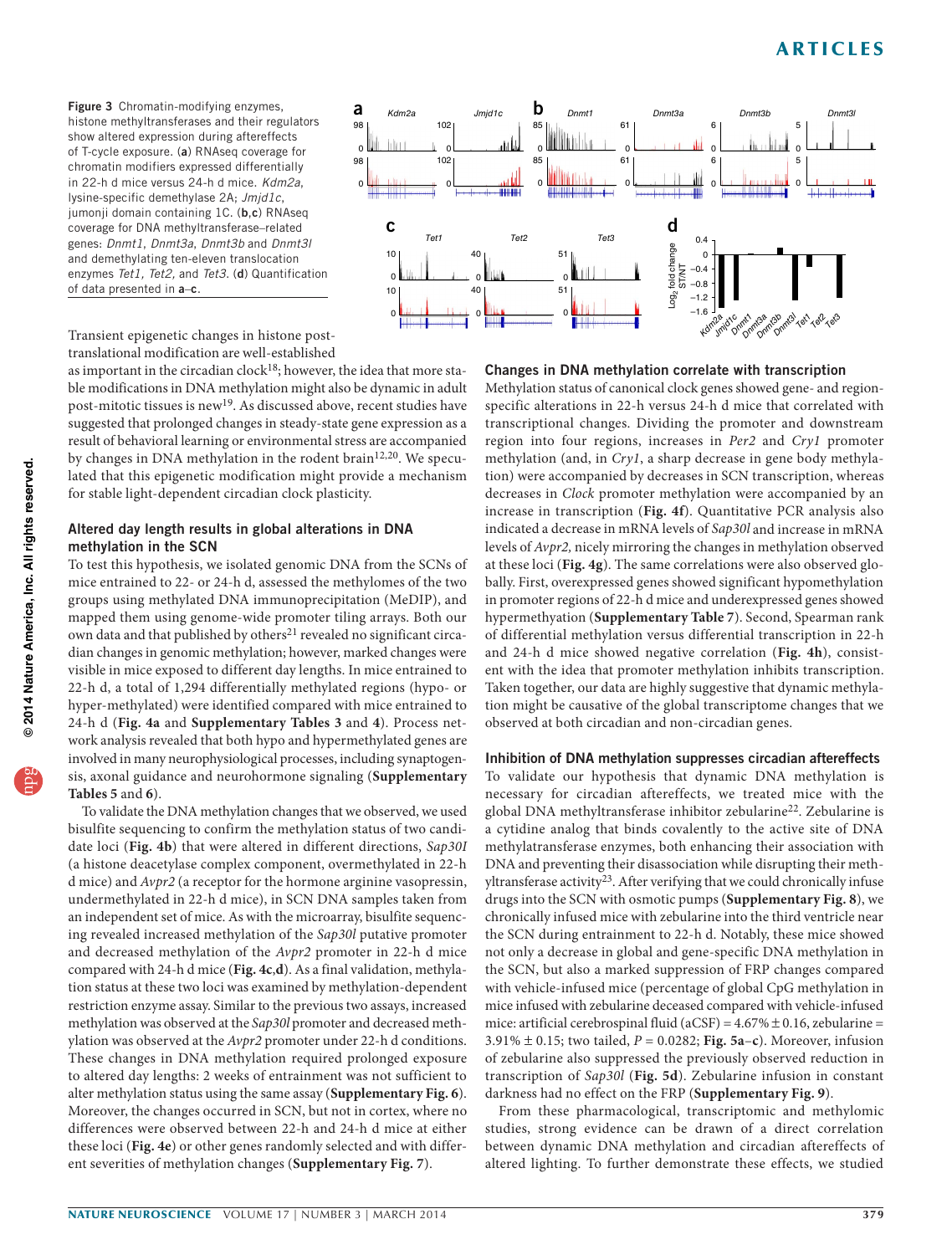<span id="page-3-0"></span>Figure 4 Altered day length induces global changes in DNA methylation in the SCN. (a) Scatter plot of the MeDIP:input ratio for whole genome methylation comparison of DNA from 22-h d and 24-h d mice. The red and green dots show hypo- and hyper-methylated genomic regions in 22-h d mice, respectively. (b) MeDIP hybridization signals for individual probes on the promoters of *Sap30l* (left) and *Avpr2* (right) loci in SCN of 22-h d (red) and 24-h d (black) mice. Bottom, location of the calculated differentially methylated peak for each locus (blue). (c,d) Distribution of methylated CpG dinucleotides in the promoter regions of *Sap30l* (left) and *Avpr2* (right), as analyzed by bisulfite sequencing. Genomic regions are indicated on top. *Sap30l* methylation in 24-h d mice =  $3.55\% \pm 1.27$ , 22-h d mice =  $22.22% \pm 5.02$ ; two-tailed *P* = 0.0012. *Avpr2* methylation in 24-h d mice =  $91.66\% \pm 3.86$ ; 22-h d mice = 73.33% ± 7.52; two-tailed *P* = 0.0412. (e) Methylation levels of *Sap30l* and *Avpr2* in the cortex of 22-h d mice and 24-h d mice, as determined by methylation-dependent restriction enzyme analysis of promoter regions. ns indicates not significant (*P* > 0.05); unpaired *t* test, NT compared with ST; *Sap30I*, *P* = 0.6886; *Avpr2*,  $P = 0.0614$ . Bars represent mean  $\pm$  s.e.m. See also Supplementary Figure 6. (f) Top, percentage change in methylation at different regions of clock gene promoters between 24-h d mice and 22-h d mice, adjusted for overall maximum methylation. Bottom, fold change in transcription of clock genes between 22-h d mice and 24-h d mice, measured at CT4. (g) mRNA expression levels of *Sap30l* and *Avpr2* at CT4 in SCNs of 24-h d mice and 22-h d mice, as measured by qPCR ( $n = 3$ mice per group, *t* test, ST compared with NT; *Sap30I*, *P* = 0.0394; *Avpr2*, *P* = 0.0184;



\**P* < 0.05). Data are presented as mean ± s.e.m. (h) Spearman rank correlation between promoter methylation and expression levels of genes overexpressed (red) and underexpressed (black) in 22-h versus 24-h d lengths. *x* axis shows genomic region relative to transcription start site.

the reversibility of the changes that we observed. We entrained four groups of mice to 22-h and 24-h T cycles for 4 weeks. As before, 4 weeks of entrainment to 22-h induced shortening in the FRP. Re-entrainment to the original T-cycle (24 h) for an additional 4 weeks resulted in a clear reversion in FRP (**[Fig. 5e](#page-4-0)** and **Supplementary Fig. 10**). The plastic changes in circadian behavior (FRP) were accompanied by corresponding alterations and then reversions of methylation levels of *Sap30l* and *Avpr2* (**[Fig. 5f](#page-4-0)**).

### **DISCUSSION**

Overall, our results indicate that the genetically determined period length of the circadian oscillator can be modulated by plastic DNA methylation in the SCN, and provide a simple mechanism to encode a long-term influence of daylight on circadian function. We explicitly explored the effects of altered day lengths on clock plasticity, but the potential mechanism that we explored is wide-reaching. For example, stable methylation of the *frq* gene in *Neurospora* is altered in clock mutants, and reverse DNA methyltransferase mutants show altered circadian period and phase[24.](#page-5-22) Similarly, a recent report used a candidate-gene approach to show that DNA methylation of the *dio3* gene is influenced by seasonal effects of light and the hormone melatonin[16](#page-5-14). We found that another altered circadian lighting condition

(day length rather than amount of light per day) caused changes not only in circadian behavior, but in global transcription and DNA methylation, and that pharmacological blockage of new DNA methylation suppressed these changes in transcription and behavior. Thus, altered lighting periodicity likely drives changes in DNA methylation to potentially affect many aspects of SCN neurophysiology. In fact, stable methylation changes have been postulated to alter circadian clock properties in response to a wide range of stimuli, including season<sup>[16,](#page-5-14)25</sup>, aging<sup>[26](#page-5-24)</sup>, shiftwork<sup>27,[28](#page-5-26)</sup>, disease<sup>29</sup> and feeding<sup>30</sup>. It is plausible that such changes could underlie negative effects of irregular lighting on long-term memory<sup>[9](#page-5-7)</sup>, which are well-documented to require both DNA methylation<sup>22</sup> and circadian clock function<sup>31</sup>.

Two important mechanistic questions emerge from our experiments demonstrating the importance of dynamic methylation to circadian plasticity. The first is how altered DNA methylation translates to effects on the circadian clock. On the one hand, the simple methylation of clock genes and the changes in their transcription that we document would be sufficient to explain changes in overall clock function. In *Neurospora,* for example, DNA methylation at the *frq* locus has been shown to have an ancillary role in circadian function<sup>[32](#page-5-30)</sup>, modulating both period and phase<sup>[24](#page-5-22)</sup>, and the methylation changes that we observed at several clock genes correlated with their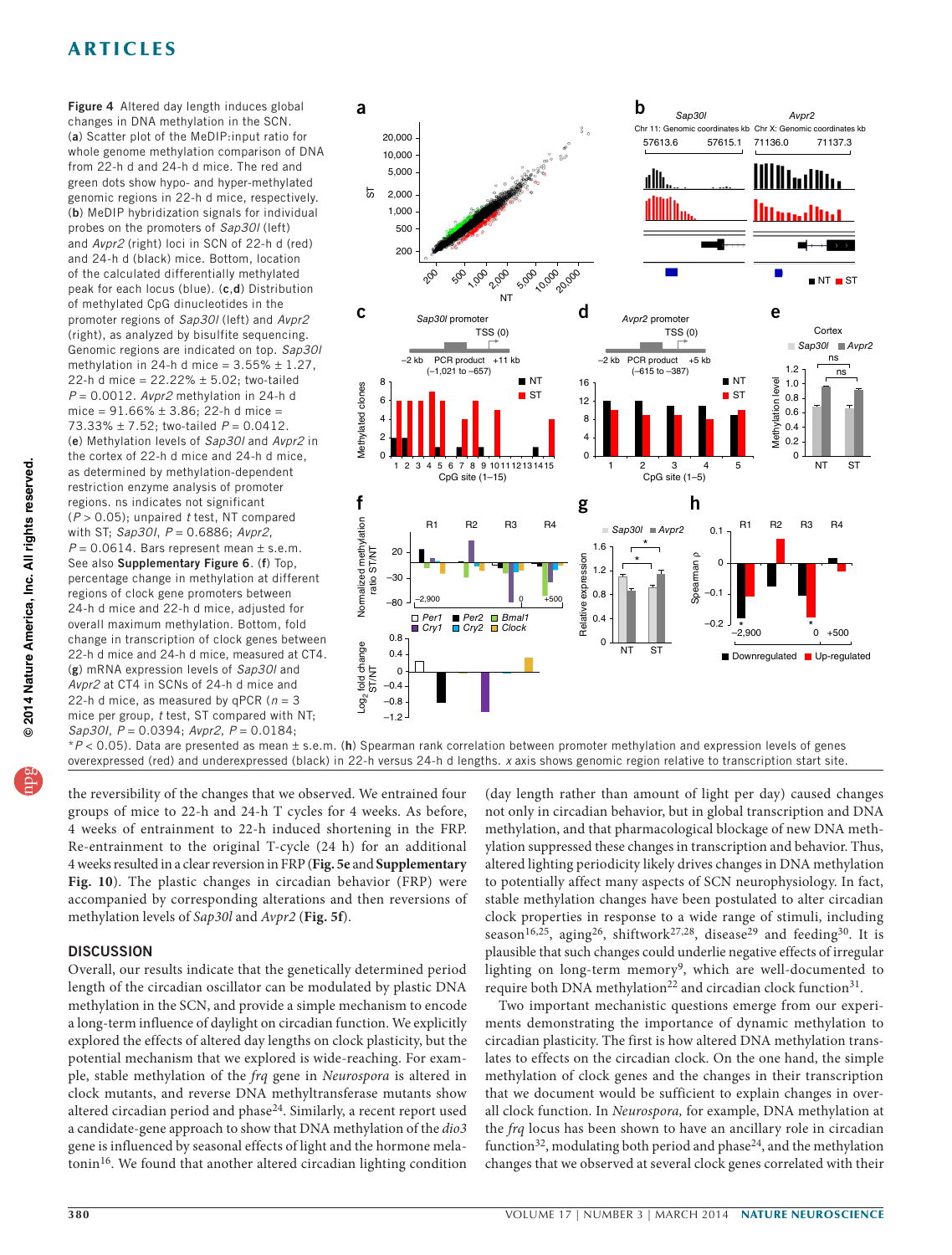CSF **Zebularine** 

d





■ *Sap30l* □ Avpr2

<span id="page-4-0"></span>altered day lengths. (a) Suppression of period changes in 22-h d entrained mice when infused with aCSF or zebularine during entrainment. \*\**P =* 0.0084, *t* test. *y* axis is τ after entrainment – τ before entrainment; dotted line represents difference =  $0$ , indicating complete suppression. (b) Representative actograms of mice entrained to 22-h d during aCSF or zebularine infusion. Red stars indicate the start and the end of entrainment and infusion. (c) Methylation levels at *Sap30l* and *Avpr2* promoters in 22-h d and 24-h d mice infused with aCSF or zebularine using the methylation-dependent restriction enzyme assay. Methylation levels in uninfused mice before and after exposure to 22-h d and 24-h d entrainment is shown for comparison (*n* = 3 mice per group; *t* test, NT compared with ST: *Sap30l*, *P* = 0.0011;

Avpr2, *P* = 0.0112; *t* test, *aCSF* compared with zebularine: *Sap30l*, *P* = 0.0213; *Avpr2*, *P* = 0.1511). Data are presented as mean ± s.e.m. (d) mRNA expression levels of *Sap30l* and *Avpr2* at CT4 in SCNs of mice infused with aCSF or zebularine, measured by qPCR (*n* = 3 mice per group; *t* test, *aCSF* compared with zebularine: *Sap30l*, *P* = 0.0414; *Avpr2*, *P* = 0.7364). Data are presented as mean ± s.e.m. (e) FRP recorded from mice entrained to only 24-h d for 4 weeks, only 22-h d, 24-h d followed by 24-h d, or 24-h d followed by 22-h d (*n* = 5–6 mice per group, *t* test, NT4W compared with ST4W, *P* = 0.0043; NT-NT compared with ST-NT, *P* = 0.3845). Data are presented as mean ± s.e.m. (f) Methylation level of *Sap30l* and *Avpr2* in SCNs of mice harvested after the experiment in f, and quantified by methylation-dependent restriction enzyme and qPCR (*t* test, *Sap30l* NT4W compared with ST4W, *P* = 0.0262; NT-NT compared with ST-NT,  $P = 0.7529$ ; *Avpr2* NT4W compared with ST4W,  $P = 0.0052$ ; NT-NT compared with ST-NT,  $P = 0.6549$ ). Data are presented as mean ± s.e.m. ns indicates not significant (*P* > 0.05).

transcriptional changes. To look more broadly in a circadian context, we targeted all of the differentially methylated gene loci by RNAi in cultured U2OS cells, and individually screened them in high-throughput format for effects on circadian dynamics. We found that, when depleted in cells, 5% of all differentially methylated genes affected circadian clock function (Fisher exact test, *P* < 0.05; **Supplementary Fig. 11** and **Supplementary Tables 8–11**). Although the methylated loci were not specifically enriched for genes affecting cell-autonomous circadian function, our results highlight that many other categories of affected genes other than clock genes themselves could also be involved in the observed effects and could affect many behavioral and physiological aspects of the mammalian organism.

A second important question is how changes in day length might translate into the steady-state changes in methylation that we observed. One plausible mechanism would be light-dependent induction or repression of the enzymes catalyzing DNA methylation and demethylation. In support of this idea, many enzymes involved in DNA methylation and demethylation were highly expressed in the SCN, and the expression levels of several were found to be affected by T-cycle (notably *Dnmt3l* and *Tet3*; **[Fig. 3b](#page-2-0)**,**c**,**d**). Exposing mice to a light pulse of 2 h during the subjective night induced substantial



changes in RNA levels of these enzymes (**Supplementary Fig. 12**). Regulation of methyltransferase enzymes might also explain why circadian plasticity was observed more strongly in young mice: we observed a strong reduction in DNMT3a protein level in the SCN of 6-month-old mice compared with 6-week-old mice (**[Fig. 6](#page-4-1)**). More broadly, DNA methylation might be a possible mechanism to explain the shift in human chronotype preference observed during aging[33](#page-5-31). However, the older mice also failed to entrain to altered day lengths as effectively, and other hormonal mechanisms have also been pro-posed to influence circadian aging<sup>[34](#page-5-32)</sup>. Thus, further experiments are needed to ascertain whether defective methylation has a causal role in chronobiological aging.

The idea that stimulus-dependent regulation of methyltransferase expression could globally regulate methylation and circadian plasticity in a variety of contexts is certainly simple and elegant. However, the actual physiologically relevant mechanisms could be substantially more complicated. For example, in the case of memory, the importance of DNA methylation has been clearly demonstrated<sup>[20](#page-5-18)</sup>, as has the need for *Tet1*, a member of a family of hydroxymethylases responsible for demethylation<sup>[35,](#page-5-33)[36](#page-5-34)</sup>. In fact, recent research points to temporally specific dynamic DNA methylation and demethylation events in response to upstream signaling cascades<sup>[37](#page-5-35)</sup>. The degree

<span id="page-4-1"></span>Figure 6 DNMT3a protein expression decreases with aging. Six-week-old (6W) and 6-month-old (6M) mice were raised under normal day lengths (24-h d) and then transferred to constant darkness for two consecutive days. Brains were then collected at CT6. Coronal brain sections were prepared via microtome and stained for DNMT3a using rabbit polyclonal antibody to DNMT3a (ab2850, Abcam) ( $n = 4$  mice per group). (a) Example of two SCNs sections stained with DAPI for nuclei and DNMT3a from six-week-old and six-month-old mice. (b) Normalized intensity levels of DNMT3a expression in the same group of mice ( $t$  test,  $P = 0.0225$ ). Data are presented as mean  $\pm$  s.e.m.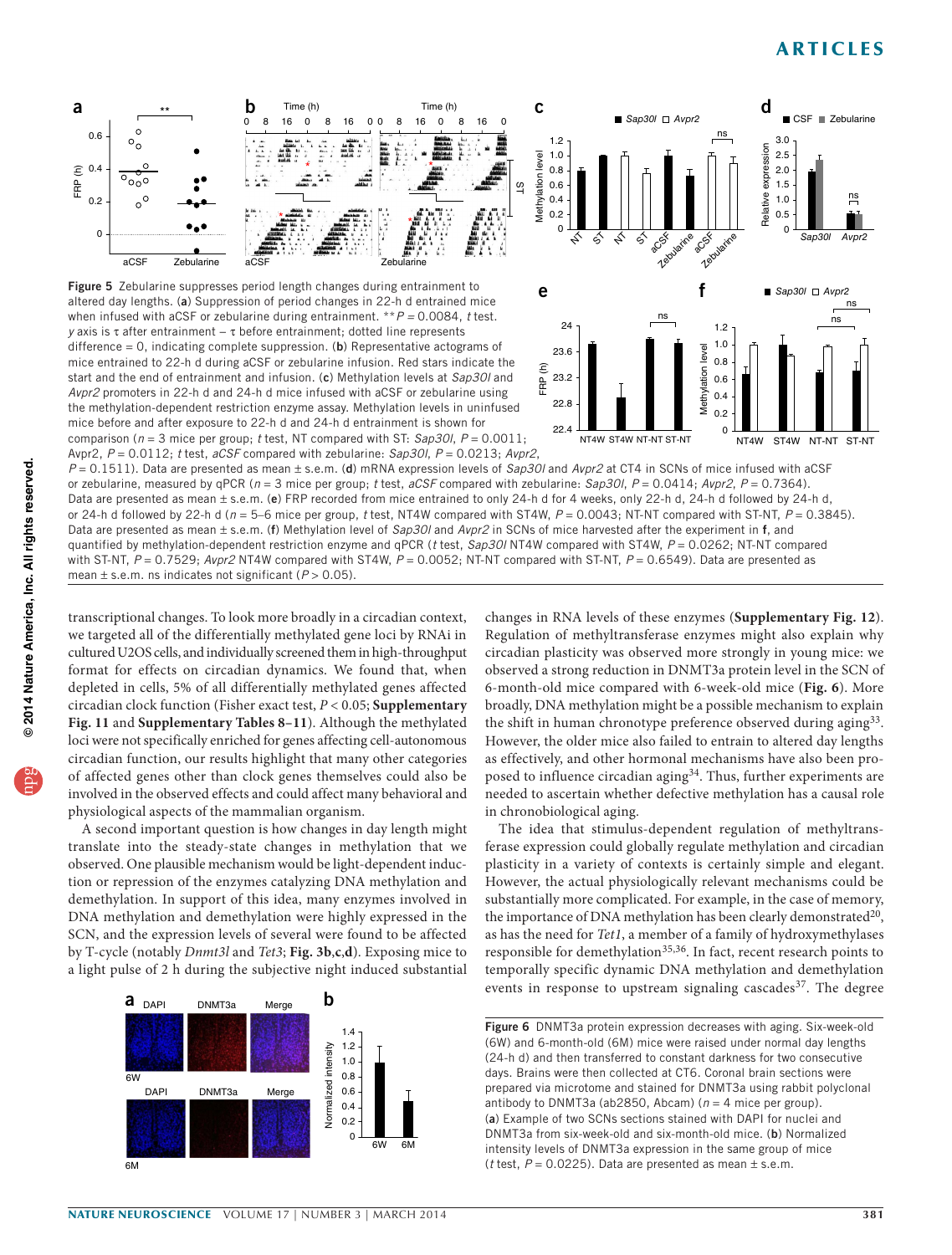to which methylation-dependent circadian plasticity parallels this mechanism remains to be established. For example, remote fear memory can be erased immediately after treatment with DNMT inhibitors<sup>[38](#page-5-36)</sup>, whereas plastic circadian changes were not reversed in a similar experiment. Two groups of mice were entrained to 22-h d for 4 weeks, received a single injection of zebularine or vehicle (aCSF), and then transferred to constant darkness for FRP measurement. Single injection of zebularine after entrainment to 22-h d did not revert shortening in the FRP of these mice, hinting that a more complicated reversal program was needed (**Supplementary Fig. 13**). It is also not clear whether the methylation changes that we observed are needed to establish the circadian clock changes or also to maintain them. Finally, it should be noted that, although zebularine is a specific inhibitor of DNA methyltransferases (as opposed to histone methyltransferases), it also has acts on cytosine deaminases<sup>39</sup>, indicating that additional indirect effects could be involved.

In general, however, the mechanisms that we describe essentially unclench global changes in transcriptome and methylome as a result of altered lighting, and these changes could be involved in a large variety of neurophysiological process, including mood, learning and memory. Indeed, in addition to the circadian clock, we found that a substantial number of differentially methylated genes are important in synaptogensis, axon guidance and neurohormone signaling. Thus, our results suggest that a stable early-life circadian lighting environment could be important for health. Conversely, targeting these epigenetic changes could suppress nefarious long-term consequences of altered lighting or allow human beings to better adapt to conditions such as space travel or shiftwork.

### **MFTHODS**

Methods and any associated references are available in the [online](http://www.nature.com/doifinder/10.1038/nn.3651) [version](http://www.nature.com/doifinder/10.1038/nn.3651) of the paper.

**Accession codes.** The raw sequence data obtained by RNA-seq are available at the NCBI Gene Expression Omnibus under series accession number [GSE54124](http://www.ncbi.nlm.nih.gov/geo/query/acc.cgi?acc=GSE54124). The raw array data obtained by MeDIP-array are available at the NCBI Gene Expression Omnibus UNDER series accession number [GSE54021.](http://www.ncbi.nlm.nih.gov/geo/query/acc.cgi?acc=GSE54021)

*Note: Any Supplementary Information and Source Data files are available in the online [version](http://www.nature.com/doifinder/10.1038/nn.3651) of the paper.*

#### **Acknowledgments**

This work was supported by the Velux Foundation, the Swiss National Science Foundation and the Zürich Clinical Research Program 'Sleep and Health'. A.A. and S.A.B. are members of the Zürich Neurozentrum graduate program, and S.A.B. is also a member of the Molecular Life Sciences program. R.D. is a Feodor Lynen Fellow of the Humboldt Foundation.

#### **AUTHOR CONTRIBUTIONS**

A.A. and A.C. performed all experiments, with assistance from R.D., H.R. and A.P. Knockdown experiments in U2OS cells were performed and analyzed by B.M. with assistance from A.K. Data analysis was conducted by A.A., R.D., H.R., B.M. and A.P. The paper was written by A.A., R.D., B.M., A.K. and S.A.B.

#### **COMPETING FINANCIAL INTERESTS**

The authors declare no competing financial interests.

Reprints and permissions information is available online at [http://www.nature.com/](http://www.nature.com/reprints/index.html) [reprints/index.html](http://www.nature.com/reprints/index.html).

- <span id="page-5-0"></span>1. Dibner, C., Schibler, U. & Albrecht, U. The mammalian circadian timing system: organization and coordination of central and peripheral clocks. *Annu. Rev. Physiol.* 72, 517–549 (2010).
- <span id="page-5-1"></span>2. Brown, S.A. *et al.* The period length of fibroblast circadian gene expression varies widely among human individuals. *PLoS Biol.* 3, e338 (2005).
- <span id="page-5-2"></span>3. Brown, S.A. *et al.* Molecular insights into human daily behavior. *Proc. Natl. Acad. Sci. USA* 105, 1602–1607 (2008).
- <span id="page-5-3"></span>4. Barclay, N.L., Eley, T.C., Buysse, D.J., Archer, S.N. & Gregory, A.M. Diurnal preference and sleep quality: same genes? A study of young adult twins. *Chronobiol. Int.* 27, 278–296 (2010).
- 5. Hur, Y.M. Stability of genetic influence on morningness-eveningness: a crosssectional examination of South Korean twins from preadolescence to young adulthood. *J. Sleep Res.* 16, 17–23 (2007).
- <span id="page-5-4"></span>6. Koskenvuo, M., Hublin, C., Partinen, M., Heikkila, K. & Kaprio, J. Heritability of diurnal type: a nationwide study of 8753 adult twin pairs. *J. Sleep Res.* 16, 156–162 (2007).
- <span id="page-5-5"></span>Pittendrigh, C.S. & Daan, S. A functional analysis of circadian pacemakers in nocturnal rodents. *J. Comp. Physiol.* 106, 223–252 (1976).
- <span id="page-5-6"></span>8. Chang, A.M., Scheer, F.A. & Czeisler, C.A. The human circadian system adapts to prior photic history. *J. Physiol. (Lond.)* 589, 1095–1102 (2011).
- <span id="page-5-7"></span>9. LeGates, T.A. *et al.* Aberrant light directly impairs mood and learning through melanopsin-expressing neurons. *Nature* 491, 594–598 (2012).
- <span id="page-5-8"></span>10. Bird, A. DNA methylation patterns and epigenetic memory. *Genes Dev.* 16, 6–21 (2002).
- <span id="page-5-9"></span>11. Guo, J.U. *et al.* Neuronal activity modifies the DNA methylation landscape in the adult brain. *Nat. Neurosci.* 14, 1345–1351 (2011).
- <span id="page-5-10"></span>12. Murgatroyd, C. *et al.* Dynamic DNA methylation programs persistent adverse effects of early-life stress. *Nat. Neurosci.* 12, 1559–1566 (2009).
- <span id="page-5-11"></span>13. Day, J.J. & Sweatt, J.D. DNA methylation and memory formation. *Nat. Neurosci.* 13, 1319–1323 (2010).
- <span id="page-5-12"></span>14. Ball, M.P. *et al.* Targeted and genome-scale strategies reveal gene-body methylation signatures in human cells. *Nat. Biotechnol.* 27, 361–368 (2009).
- <span id="page-5-13"></span>15. Molyneux, P.C., Dahlgren, M.K. & Harrington, M.E. Circadian entrainment aftereffects in suprachiasmatic nuclei and peripheral tissues *in vitro*. *Brain Res.* 1228, 127–134 (2008).
- <span id="page-5-14"></span>16. Stevenson, T.J. & Prendergast, B.J. Reversible DNA methylation regulates seasonal photoperiodic time measurement. *Proc. Natl. Acad. Sci. USA* 110, 16651–16656 (2013).
- <span id="page-5-15"></span>17. Huang, D.W., Sherman, B.T. & Lempicki, R.A. Systematic and integrative analysis of large gene lists using DAVID Bioinformatics Resources. *Nat. Protoc.* 4, 44–57 (2009).
- <span id="page-5-16"></span>18. Masri, S. & Sassone-Corsi, P. The circadian clock: a framework linking metabolism, epigenetics and neuronal function. *Nat. Rev. Neurosci.* 14, 69–75 (2013).
- <span id="page-5-17"></span>19. Franchini, D.M., Schmitz, K.M. & Petersen-Mahrt, S.K. 5-Methylcytosine DNA demethylation: more than losing a methyl group. *Annu. Rev. Genet.* 46, 419–441 (2012).
- <span id="page-5-18"></span>20. Miller, C.A. *et al.* Cortical DNA methylation maintains remote memory. *Nat. Neurosci.* 13, 664–666 (2010).
- <span id="page-5-19"></span>21. Vollmers, C. *et al.* Circadian oscillations of protein-coding and regulatory RNAs in a highly dynamic mammalian liver epigenome. *Cell Metab.* 16, 833–845 (2012).
- <span id="page-5-20"></span>22. Miller, C.A. & Sweatt, J.D. Covalent modification of DNA regulates memory formation. *Neuron* 53, 857–869 (2007).
- <span id="page-5-21"></span>23. Champion, C. *et al.* Mechanistic insights on the inhibition of c5 DNA methyltransferases by zebularine. *PLoS ONE* 5, e12388 (2010).
- <span id="page-5-22"></span>24. Belden, W.J., Lewis, Z.A., Selker, E.U., Loros, J.J. & Dunlap, J.C. CHD1 remodels chromatin and influences transient DNA methylation at the clock gene frequency. *PLoS Genet.* 7, e1002166 (2011).
- <span id="page-5-23"></span>25. Ciarleglio, C.M., Axley, J.C., Strauss, B.R., Gamble, K.L. & McMahon, D.G. Perinatal photoperiod imprints the circadian clock. *Nat. Neurosci.* 14, 25–27 (2011).
- <span id="page-5-24"></span>26. Zhang, L. *et al.* Tissue-specific modification of clock methylation in aging mice. *Eur. Rev. Med. Pharmacol. Sci.* 17, 1874–1880 (2013).
- <span id="page-5-25"></span>27. Shi, F. *et al.* Aberrant DNA methylation of miR-219 promoter in long-term night shiftworkers. *Environ. Mol. Mutagen.* 54, 406–413 (2013).
- <span id="page-5-26"></span>28. Zhu, Y. *et al.* Epigenetic impact of long-term shiftwork: pilot evidence from circadian genes and whole-genome methylation analysis. *Chronobiol. Int.* 28, 852–861 (2011).
- <span id="page-5-27"></span>29. Milagro, F.I. *et al.* CLOCK, PER2 and BMAL1 DNA methylation: association with obesity and metabolic syndrome characteristics and monounsaturated fat intake. *Chronobiol. Int.* 29, 1180–1194 (2012).
- <span id="page-5-28"></span>30. Maekawa, F. *et al.* Diurnal expression of Dnmt3b mRNA in mouse liver is regulated by feeding and hepatic clockwork. *Epigenetics* 7, 1046–1056 (2012).
- <span id="page-5-29"></span>31. Levenson, J.M. *et al.* Evidence that DNA (cytosine-5) methyltransferase regulates synaptic plasticity in the hippocampus. *J. Biol. Chem.* 281, 15763–15773 (2006).
- <span id="page-5-30"></span>32. Ciarleglio, C.M., Axley, J.C., Strauss, B.R., Gamble, K.L. & McMahon, D.G. Perinatal photoperiod imprints the circadian clock. *Nat. Neurosci.* 14, 25–27 (2011).
- <span id="page-5-31"></span>33. Roenneberg, T. *et al.* A marker for the end of adolescence. *Curr. Biol.* 14, R1038–R1039 (2004).
- <span id="page-5-32"></span>34. Pagani, L. *et al.* Serum factors in older individuals change cellular clock properties. *Proc. Natl. Acad. Sci. USA* 108, 7218–7223 (2011).
- <span id="page-5-33"></span>35. Kaas, G.A. *et al.* TET1 controls CNS 5-methylcytosine hydroxylation, active DNA demethylation, gene transcription, and memory formation. *Neuron* 79, 1086–1093 (2013).
- <span id="page-5-34"></span>36. Rudenko, A. *et al.* Tet1 is critical for neuronal activity-regulated gene expression and memory extinction. *Neuron* 79, 1109–1122 (2013).
- <span id="page-5-35"></span>37. Zovkic, I.B., Guzman-Karlsson, M.C. & Sweatt, J.D. Epigenetic regulation of memory formation and maintenance. *Learn. Mem.* 20, 61–74 (2013).
- <span id="page-5-36"></span>38. Franchini, D.M., Schmitz, K.M. & Petersen-Mahrt, S.K. 5-Methylcytosine DNA demethylation: more than losing a methyl group. *Annu. Rev. Genet.* 46, 419–441 (2012).
- <span id="page-5-37"></span>39. Lemaire, M., Momparler, L.F., Raynal, N.J., Bernstein, M.L. & Momparler, R.L. Inhibition of cytidine deaminase by zebularine enhances the antineoplastic action of 5-aza-2′-deoxycytidine. *Cancer Chemother. Pharmacol.* 63, 411–416 (2009).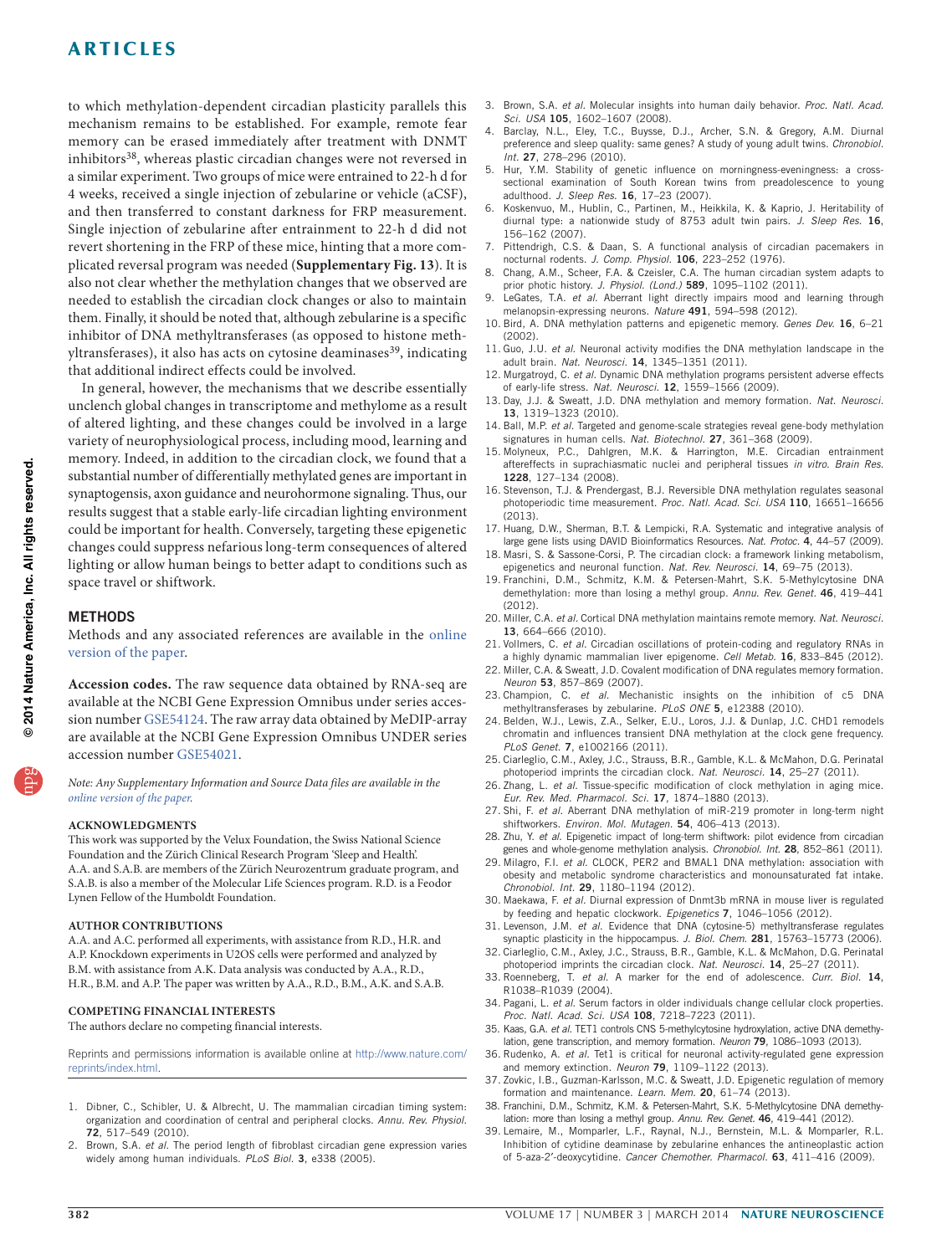#### ONLINE METHODS

**Mice.** All mouse experiments were conducted in accordance with applicable veterinary law, using wild-type mice (C57BL/6J) and were approved by the Zurich cantonal veterinary office. In experiments for which activity was measured before and after entrainment, 4-week-old mice were housed in the presence of running wheels for 3 d, and then running wheel activity was measured in constant darkness for 1 week. Subsequently, mice were exposed to either 22-h d (light:dark, 11 h:11 h), 24-h d (light:dark, 12 h:12 h) or 26-h d (light:dark, 13 h:13 h) for 4 weeks, and then running wheel activity was measured for an additional 10 d in constant darkness. Deviations from this basic protocol are described for each experiment where necessary below. Circadian period was determined from running wheel usage patterns using the ClockLab software package (Actimetrics).

*In situ* **hybridization analysis.** We exposed two groups of 3-week-old mice to 22-h d and 26-h d. After 6 weeks, we recorded wheel-running behavior in constant darkness. After 3 d in constant darkness, we used Clocklab software (Actimetrics) to predict time of activity onset for each mouse (defined as circadian time CT12), and one half-cycle after activity onset (defined as CT0). Brains were isolated at the indicated circadian time point and sliced with a cryostat (thickness, 12 µM). *In situ* hybridization analysis was performed as described previously<sup>40</sup>, using full-length cRNA probes.

**RNAseq analysis.** First, 16 5–6-week-old mice were exposed to constant darkness for 7 d to measure their FRP. Then, mice were separated into two groups of eight and entrained to 22-h d and 24-h d. After 4 weeks, we recorded wheelrunning behavior in constant darkness. After 5 d in constant darkness, we used Clocklab software to predict time of activity onset for each mouse. Brains were isolated at CT4 and sliced with a microtome using a fresh HBSS medium (thickness  $= 250 \text{ }\mu\text{m}$ ) and the SCN was cut out with the aid of a binocular microscope and stored immediately at −80 °C. Total RNA was extracted using the SurePrep Nuclear or Cytoplasmic RNA Purification Kit (Fisher Scientific) according to the manufacturer's protocol. A total of 500 ng of RNA was used for subsequent steps. These steps included DNAase treatment, polyA selection, depletion of ribosomal RNA, overall quality check and library preparation, and were performed by Fasteris (CH). Libraries were prepared according to standard Illumina protocols.

**Sequence quality, read mapping and data analysis.** All steps were done using the GeneProf platform<sup>41</sup>. Briefly, the sequencing reads of each library were first quality checked for read length and nucleotide composition, and then submitted for mapping to the mouse genome reference sequence (Ensemble 58 mouse Genes, NCBIM37 assembly) using the alignment tool TopHat<sup>[42](#page-7-2)</sup>. Quantitative and differential gene expression was carried out using the Deseq package<sup>43</sup> using default parameters. To identify the top differentially expressed genes, we used a twofold cutoff to the average change in gene expression ( $log_2 \geq 1$ ) and eight reads as cutoff for minimum number of reads per gene. Read coverage and visualization were done using Integrative Genomics Viewer (IGV) softwar[e17.](#page-5-15)

**Isolation of DNA from SCN and MeDIP-array.** For methyl-DNA immunoprecipitation (MeDIP), we adapted a previously described protocol<sup>44</sup>. First, we exposed two groups of 3-week-old mice to 22-h d and 24-h d (*n* = 25 mice per group). After 6 weeks, we recorded wheel-running behavior in constant darkness for 1 week and then isolated brains and sliced them with a vibratome. Brain slices (70 µm) were stained with cresyl-violet to identify SCN tissue. Genomic DNA was extracted from SCN slices by overnight Proteinase K digestion, followed by phenol-chloroform and ethanol precipitation. After RNase treatment, intact genomic DNA was sonicated to generate small fragments (average = 500 bp), using a Covaris sonicator (BioRuptor). Sonicated DNA was denatured for 10 min at 95 °C. For immunoprecipitation, we used 1.5 µg of denatured DNA with 2 µg of monoclonal antibody to 5-methylcytidine (BI-MECY-0100, Eurogentec) for 3 h at 4 °C. The mixture (DNA plus antibody) was incubated with 30  $\mu$ l of protein A-sepharose during 2 h at 4 °C. After washing, beads were resuspended in 250 µl of elution buffer and incubated 3 h at 55 °C on a rotating wheel. The immunoprecipitated DNA was then submitted to phenol/chloroform extraction and ethanol precipitation. To evaluate the specificity and the efficiency of the immunoprecipitation, we used primers for known methylated and unmethylated regions as positive and negative controls (**Supplementary Table 6**).

Real-time PCR analyses were performed using the AB Prism 7900 real time PCR machine (Applied Biosystems) and Eva Green Master Mix (Biotium). Primers are listed below. The reactions were carried out in triplicate. Relative enrichment for positive and negative control is expressed as the ratio of signal in the immunoprecipitated DNA to the input DNA, and was 0.8 for positive control and 0.004 for negative control genomic regions. Subsequent genome-wide analysis is described further below.

**Promoter and CpG island array hybridization and analysis.** For genome-wide methylation analysis, we used 10 ng of input DNA and immunoprecipitated DNA for library preparation and DNA amplification using GenomPlex complete whole genome amplification WGA2 (Sigma). For labeling, we used 1 µg of DNA (input and immunoprecipitate) with Cy5 and Cy3 using the dual-color labeling kit (Roche). Labeled DNA was used for hybridization to the Mouse DNA Methylation 3x720K CpG Island Plus RefSeq Promoter Arrays (Nimblegen). Hybridization and washing were carried out according the manufacturer's instructions. To find differentially methylated regions between 24-h d and 22-h d mice, we used the SLAM software (GausSian nonlinear Analysis of MeDIP-chip data) as performed previously[45](#page-7-5). For data normalization and background subtraction, we used the MA2C method<sup>[46](#page-7-6)</sup>. Result were visualized using IGV<sup>17</sup>. Process network analysis of the differentially methylated regions between 24-h d and 22-h d was done using GeneGo MetaCore Pathway Analysis Software.

Region-specific methylation changes between 22-h d and 24-h d (**[Fig. 3](#page-2-0)**) were quantified as the ratio of average methylation across all probes in the region under the two conditions, multiplied by 100 and then by the maximum methylation in the region, to furnish a weighted score that penalizes large fold changes at essentially unmethylated regions.

**Intra-cerebroventricular infusion of zebularine.** Zebularine (Berry and Associates, cat no. PY7715) was dissolved in DMSO to a concentration stock of 500 mM and diluted in aCSF for infusion into the third ventricle. To ensure that we could reliably chronically infuse zebularine into the third ventricle in a way that pharmacologically influences the SCN, we performed a control experiment in which mice were chronically infused with  $TGF\alpha$  for 7 d using ALZET osmotic mini pump model 1007D as described<sup>47</sup>, and suppression of locomotor changes were observed as published previously (**Supplementary Fig. 7**). Next, to quantify the effects of the DNA methyltransferase inhibitor zebularine on circadian aftereffects, 6-week-old mice were exposed to constant darkness for 10 d to record their FRP. Osmotic mini pump model 1004 (ALZET) was used to infuse zebularine (1 µg  $\mu$ l<sup>-1</sup>) or aCSF at a rate of 0.11  $\mu$ l h<sup>-1</sup> for 28 d. After surgery mice were entrained to 11 h:11 h (short day) conditions for 28 d under chronic infusion of zebularine or CSF, and then released in constant darkness for 10 d to record their FRP. For stereotaxic surgery, mice were anesthetized and fixed in a Kopf stereotact. A stainless steel needle connected to a catheter was aimed at the third ventricle (relative to bregma: AP: −0.22 mm, ML: ±0.25 mm, DV: 4 mm). Needle placement was confirmed *post mortem* optically by serial coronal sectioning (**Supplementary Fig. 7**).

**Bisulfite sequencing.** To confirm the difference in methylation between 22-h d and 24-h d mice, we used another set of mice for bisulfite sequencing than that used for MeDIP experiments. 3-week-old mice were entrained to 22-h d and 24-h d for 6 weeks (6 mice per group). Brains were isolated and sectioned coronally. After cresyl violet staining, SCNs were isolated as described above. DNA from SCN was subjected to bisulfite conversion with the EZ DNA Methylation Kit (Zymo Research) and purified following the manufacturer's instructions. Purified DNA was PCR amplified using BSP primers. PCR products were purified using gel extraction kit (Qiagen) and cloned into PGEM vector using the TOPO TA Cloning Kit (Promega). Positive clones were sequenced by Microsynth AG.

**RT-qPCR analysis.** Transcription analysis of the indicated genes was performed using another independent set of mice, using a protocol described previously<sup>48</sup>. Primers for candidate genes are described below. Primers for circadian clock genes are described elsewhere<sup>[49](#page-7-9)</sup>.

**Methylation-dependent restriction enzyme and real-time PCR.** Genomic DNA was isolated from the SCN of 24-h d and 22-h d and mice infused with aCSF and zebularine, and 100 ng of each was subjected to digestion with the enzyme McrBC